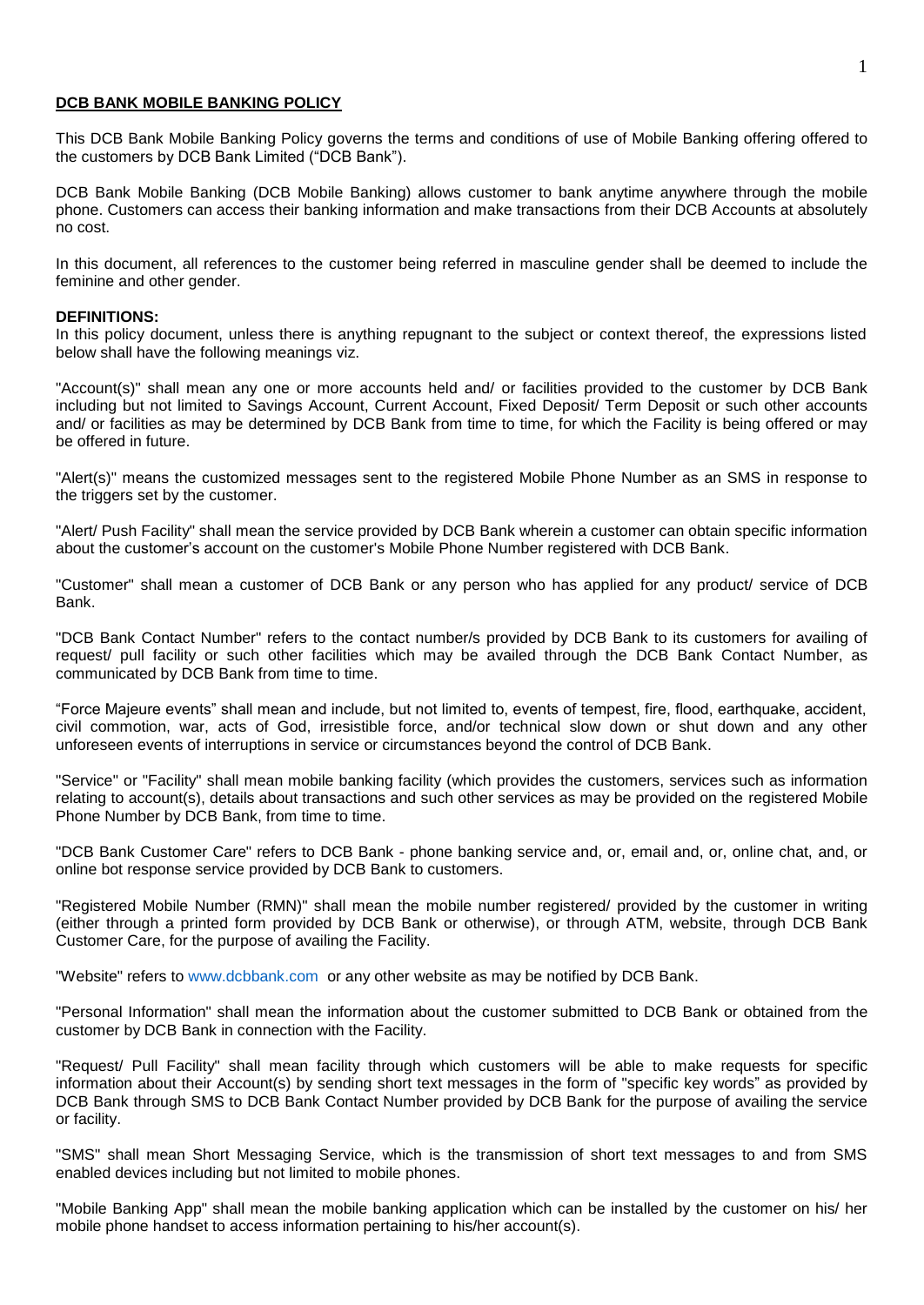"Cyber-attack/s" is/are defined as "deliberate actions to alter, disrupt, deceive, degrade, or destroy computer/ mobile systems or networks or the information and/or programs resident in or transiting these systems or networks."

### **Other abbreviations used:**

ATM – Automated Teller Machine FATCA – Foreign Account Tax Compliance Act FD – Fixed Deposit IMPS - Immediate Payment Service MPIN – Mobile Banking Personal Identification Number NEFT - National Electronic Funds Transfer NRI – Non Resident Indian OTP - One Time Password RBI - Reserve Bank of India RTGS - Real Time Gross Settlement SIM – Subscriber Identification Module

#### **DCB MOBILE BANKING:**

DCB Bank Mobile Banking App offers customers complete control over their accounts and lets them bank from the comfort of their home, office or even if they are on the move, 24 hours a day, 7 days a week (subject to the - Force Majeure events and/or DCB Bank's system upgradation/s from time to time). This facility is free for all eligible DCB Bank account holders/ Customers. DCB Bank reserves absolute discretion to provide or temporary withdraw or temporary cessation such facility or services for reasonable period as deemed fit to the DCB Bank. It gives customers instant access to their Resident and NRI account.

With DCB Bank Mobile Banking App, customers can avail a wide range of banking services that literally puts the bank at their fingertips. DCB Bank reserves right to decide type of services and eligibility of each service offered through Mobile Banking. DCB Bank may change their Mobile Banking service offering at its sole discretion. User shall not use or permit use of Mobile Banking or any related service for any illegal or improper use.

#### **DCB BANK MOBILE BANKING POLICY:**

Disclaimer: Please note that the resources contained in this policy, the terms and conditions and descriptions that appear herein are subject to change without any notice.

# **APPLICABILITY OF THIS POLICY:**

#### APPLICATION:

Customers can apply for DCB Bank Mobile Banking service by using any of the following options:

- 1. Customer can acknowledge the acceptance of this facility at the time of account opening with DCB Bank.
- 2. Customer can register on the Mobile Banking App. using the DCB Debit Card details or Internet Banking details for verification. This requirement may change from time to time as per the policy and compliance requirement of DCB Bank.
- 3. Place request at any DCB Bank branch by filling in the Customer Request Form.
- 4. Application for the Facility made by use of permissible modes as specified by DCB Bank from time to time on its website [www.dcbbank.com](http://www.dcbbank.com/) or by any other modes which shall be accepted only after authentication of the Customer through any mode of verification as may be stipulated by DCB Bank from time to time as may be decided at the discretion of DCB Bank.

### REGISTRATION AND LOGIN GUIDELINES:

- 1. Customer cannot use the last set MPIN to register or to reset the MPIN.
- 2. MPIN cannot be repetitive or sequential (example: 1234,1111)
- 3. MPIN will expire after 1 year of creation
- 4. If the customer exceeds the login attempts then mobile banking channel will be blocked for 24 hrs. He/ She can use forgot MPIN option available to reset the MPIN.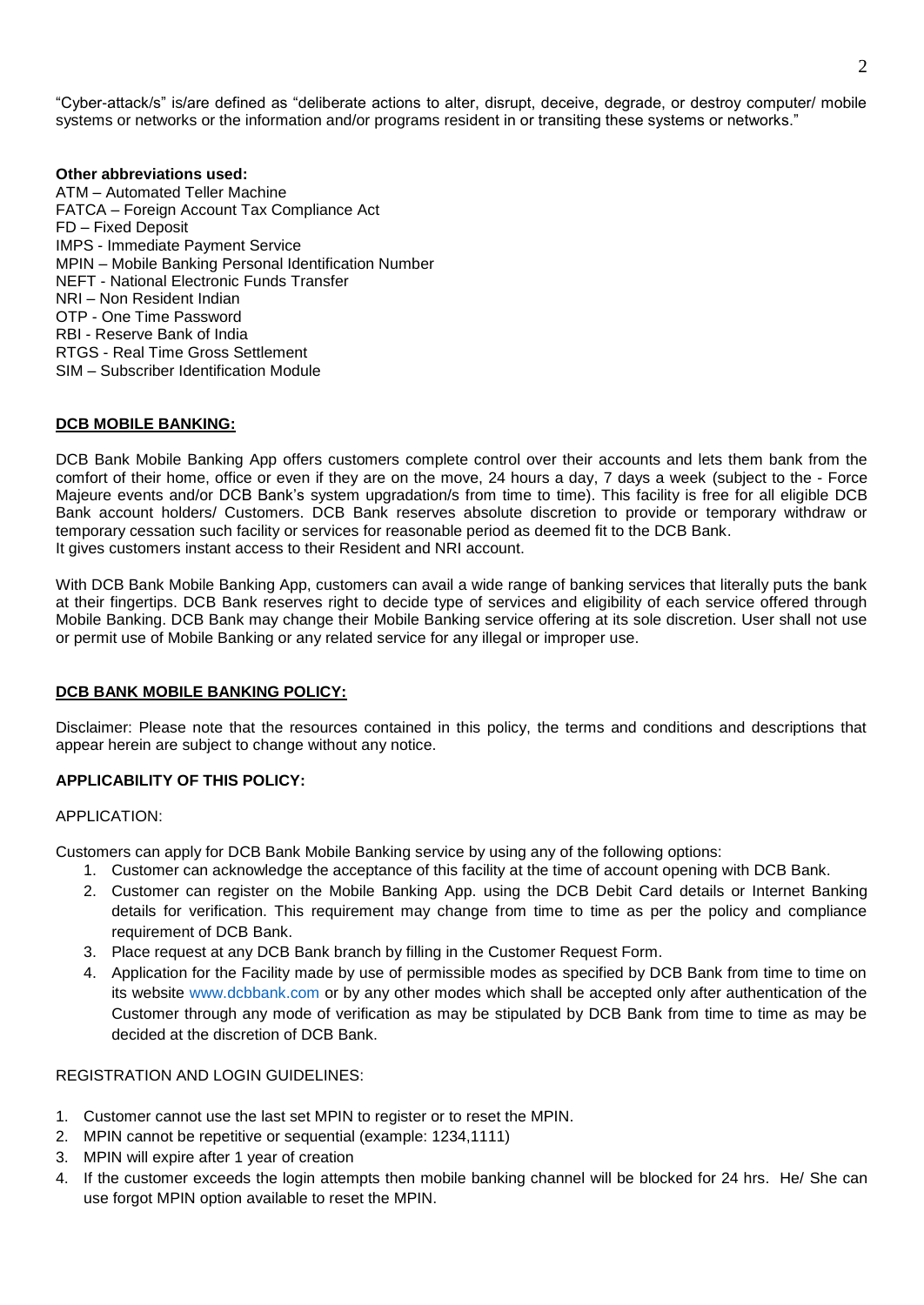#### ELIGIBILITY:

The facility is available for customers having a satisfactory running account. The eligibility of customers to avail this facility will be as per the Bank policy. This eligibility is subject to change without any prior notification to customers. . For NRI customers, their access and transaction rights for mobile banking will be governed by RBI circular RBI/2016- 17/17 DPSS.CO.PD.Mobile Banking.No./2/02.23.001/2016-2017 dated July 1, 2016, wherein only INR based domestic services are being extended to NRI customers for fund transfer. Use of mobile banking services for crossborder inward and outward transfer is strictly prohibited.

### AVAILABILITY & DISCLOSURE:

DCB Bank has adopted the mode of authentication of the customer by means of verification of the Mobile Phone Number and/or through verification of MPIN allotted by DCB Bank to the customer or through any other mode of verification as may be stipulated at the discretion of the DCB Bank. The Customer agrees that while the Information Technology Act, 2000 ("said I.T Act") prescribes that a subscriber may authenticate an electronic record by affixing his digital signature which has been given legal recognition under the said I.T Act, DCB Bank is authenticating the customer by using Mobile Phone Number, MPIN or any other method decided at the discretion of DCB Bank which may not be recognized under the Act for authentication of electronic records and this is acceptable and binding to the customer and hence the customer is solely responsible for maintenance of the secrecy and confidentiality of the MPIN without any liability to DCB Bank.

DCB Bank shall endeavor to provide to the customer through the Facility, services that DCB Bank may decide from time to time. DCB Bank reserves absolute discretion and has right to decide which facilities and services may be offered to a customer on each Account and such offers may differ from customer to customer. DCB Bank may also vary the services offered through the Facility at its sole discretion.

The Facility is made available to the customer, at the sole discretion of DCB Bank and may be discontinued by DCB Bank at any time without any prior notice. Access to the Facility shall be restricted to the customer availing the Facility. Customer's instructions shall be effected only after authentication of the customer by means of verification of the Mobile Phone Number and/or through verification of MPIN allotted by DCB Bank to the customer or through any other mode of verification as may be stipulated at the discretion of the Bank.

DCB Bank shall endeavor to carry out the instructions of the customer promptly, provided that the Bank, shall not be held responsible for the delay in carrying out such instructions due to any reason whatsoever, including, but not limited to, failure of operational system or any force Majeure events or any requirement of law or as per DCB Bank's internal policies.

### AUTHORITY TO DCB BANK:

In its endeavor to provide best of the class services and facilities to its customers, DCB Bank Mobile Banking incorporates many services from its third party vendors and partner tie-ups. The customer irrevocably and unconditionally authorizes DCB Bank to access all his Account(s) for effecting banking or other transactions performed by the customer through the DCB Bank Mobile Banking and to share the Account information with any third parties for the purpose of accepting/executing such requests of the users. The instructions of the user shall be effected only when such instruction is in accordance with the prescribed procedure.

DCB Bank shall have no obligation to verify the authenticity of any transaction / instruction received or purported to have been received from the customer through DCB Bank Mobile Banking or purporting to have been sent by the customer other than by means of verification of the Mobile Banking user ID and MPIN.

#### RECORDS:

All records of DCB Bank generated by the transactions arising out of use of the Facility, including the time of the transaction recorded shall be conclusive proof of the genuineness and accuracy of the transactions. The authority to record the transaction details is hereby expressly granted by the customer to DCB Bank.

### INSTRUCTIONS:

All instructions for availing the services under the Facility shall be provided through the mobile phone number in the manner indicated by DCB Bank. The customer is also responsible for the accuracy and authenticity of the instructions provided to the Bank and the same shall be considered to be sufficient for availing of the services under the Facility.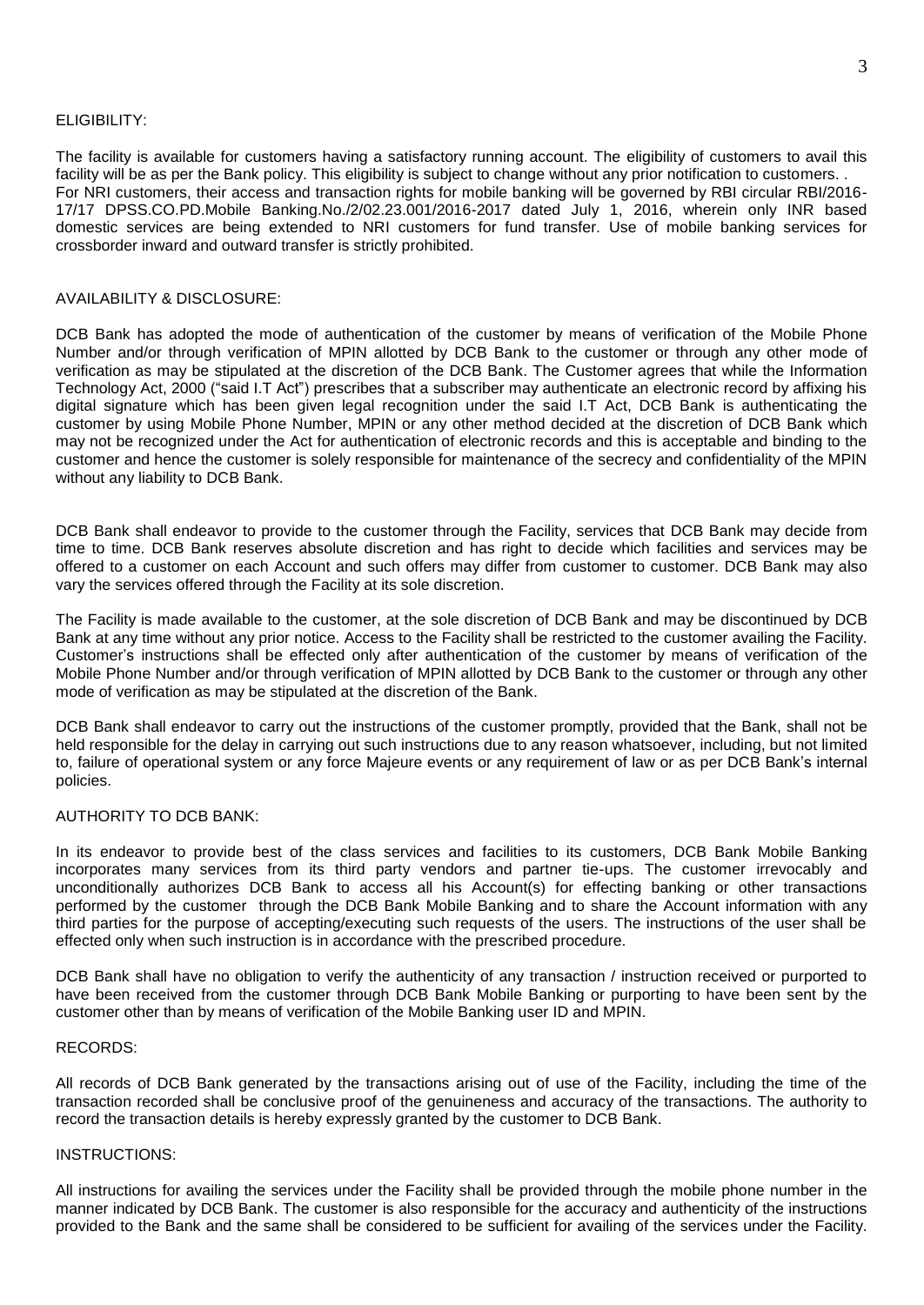The alerts would be sent to the mobile phone number, duly registered with DCB Bank. Alerts will not be offered for two mobile phone numbers for the same account. The same mobile phone numbers cannot be registered for availing the Facility in relation to different account(s) under different customer ID. Keywords for availing various Mobile Banking services shall be provided from time to time. DCB Bank shall provide to its customer such keywords for availing Mobile Banking services through various modes such as by including the keywords on the application forms or it may be published/ hosted or may be updated on DCB Bank's website [www.dcbbank.com](http://www.dcbbank.com/) from time to time or it will be available at DCB Bank branches.

Wherein if DCB Bank thinks that the instruction/s given by the customer is/are incorrect or inconsistent or contradictory to the provided information on records of DCB Bank / any previous instructions to DCB Bank. DCB Bank may seek clarification from the customer before acting on any customer instructions or act upon any such instruction as it may deem fit. DCB Bank shall have the right to suspend the services under the Facility, if the Bank has reason to believe or apprehension that the customer's instructions may lead to direct or indirect loss to the DCB Bank. In such an event, customer before continuing to operate the Facility, hereby agrees to indemnity DCB Bank against any direct or indirect loss, damage caused due to acting on customer's instructions.

# ACCURACY OF INFORMATION:

The customer undertakes to provide accurate and complete information wherever required and shall be solely responsible for the correctness and completeness of information provided by him/her to DCB Bank at all times, including, but not limited to, for the purposes of availing of the Facility. The DCB Bank shall not be liable for consequences arising out of erroneous information submitted by the customer to DCB Bank. If the customer suspects that there is an error in the information received from DCB Bank's facility, then customer should inform DCB Bank at the earliest. The DCB Bank will endeavor to correct the error wherever it is possible at it's best effort. While DCB Bank will take all reasonable steps to ensure the accuracy of the information provided to the customer. DCB Bank shall not be liable for any deficiency of it's services in following events:

a) Any inadvertent error caused under Force Majeure events, which results in the providing of inaccurate information b) Any incomplete information or incorrect information / ambiguous instruction provided by the customer resulting in inaccurate information / incomplete information.

c) Any wrong or incorrect Keyword SMS send by the customer to the DCB Bank under Alert/ Push Facility or Request/ Pull Facility.

### DATA MANAGEMENT:

- a) DCB Mobile Banking App will request for user's permission to read and capture specific data such as nonpersonalized (Ten) 10 – digit message/s from the SMS Inbox of customer's mobile.
- b) DCB Mobile Banking App uses a third-party analytics platform to track and analyze the user journey. Only the information on web pages visited by customer is tracked and no other information relating to location, device or network information is shared with the third-party analytics platform.

# DISCLAIMER OF LIABILITY:

DCB Bank shall not be responsible for any failure on the part of the customer to utilize the Facility due to any reason whatsoever but without the fault from DCB Bank, including but not limited to the customer not being within the geographical range within which the Facility is offered and which forms part of the roaming network of the mobile phone service provider, and/or due to problem arising from WiFi or any electronic, digital or terrestrial communication network or facility. If the customer has reason to believe that the Mobile Phone Number is / has been allotted to another person and / or there has been an unauthorized transaction in the Account and / or the mobile phone handset is lost, the customer shall immediately inform DCB Bank of the same. DCB Bank shall not be responsible for any transaction where the customer acts negligently by adopting unsecured practices of handling his/her mobile phone such as and not limited to leaving his/her mobile phone unattended or unlocked and/or interrupted internet facility of it's service provider or encounters cyber-attack/s as defined under this policy.

### INDEMNITY:

In consideration of DCB Bank providing the Facility, the customer, at his/her own expense, agrees to indemnify, defend and hold harmless DCB Bank, its directors and employees, representatives, agents and/or the affiliates, as the case may be, against all losses, damages, expenses, actions, claims, demands and proceedings whatsoever, that DCB Bank may incur, sustain, suffer or be put to at any time as a consequence of acting on or omitting or refusing to act on any instructions given by the customer or otherwise for use of the Facility.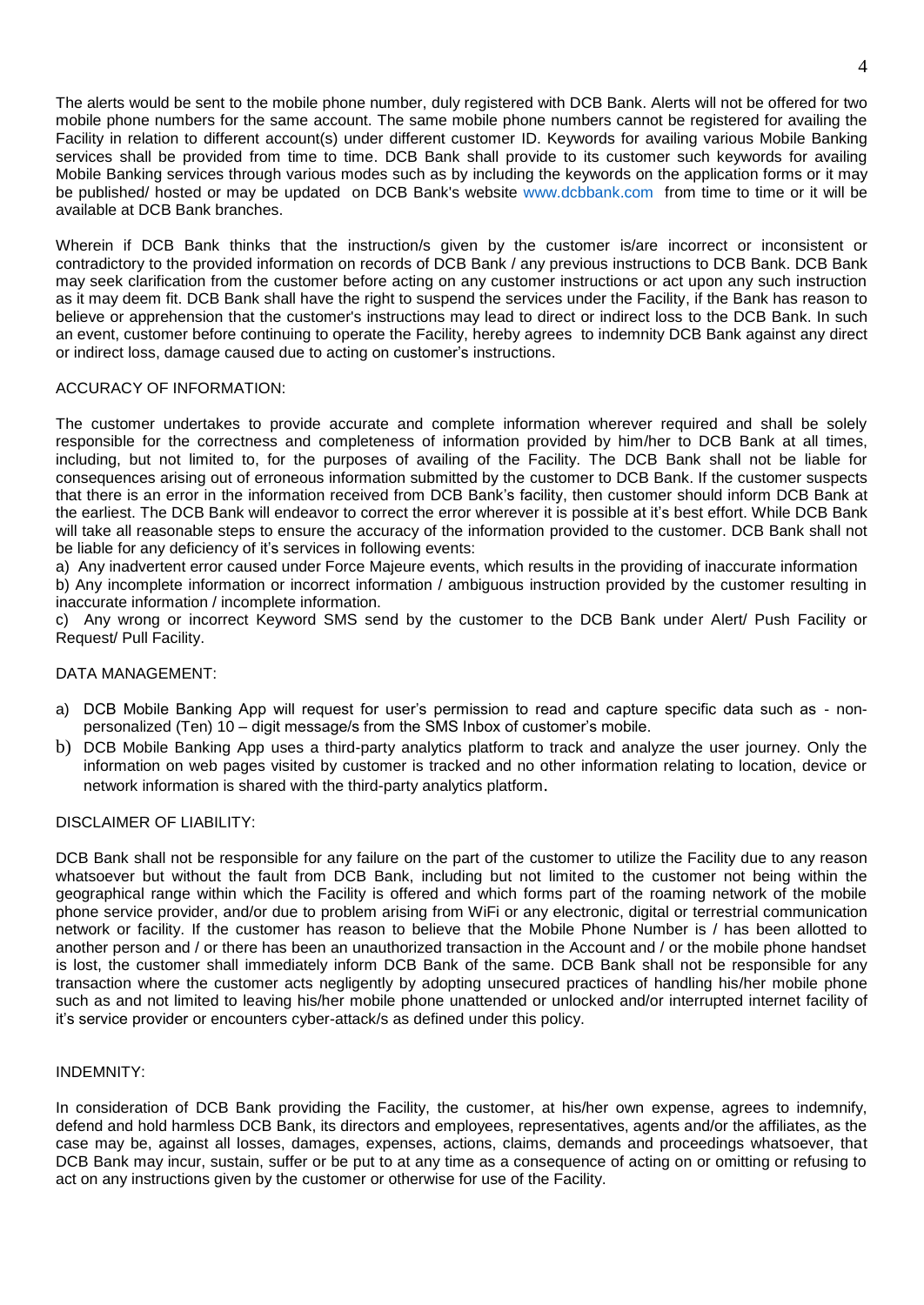The customer agrees to indemnify, defend and hold harmless DCB Bank and/or its affiliates, against any loss incurred by the customer due to failure to provide the services offered under the Facility or any delay in providing the services due to any failure or discrepancy in the network of the mobile phone service provider.

The customer agrees to indemnify, defend and hold harmless DCB Bank from any losses occurring as a result of :

- a) The customer permitting any third parties to use the Facility; and/or
- b) the customer acts negligently by adopting unsecured practices of handling his/her mobile phone such as and not limited to leaving his/her mobile phone unattended or unlocked or loss of mobile phone and/or interrupted internet facility of it's service provider preventing the customer availing the facility or encounters cyber-attack/s as defined under this policy
- c) The Customer breaches the privacy of the personalized information in the form of SMS or by any other means received from the DCB Bank under this facility and/or shares his/her PIN/any other password that may be issued by DCB Bank for the use of the Facility.

### FEES:

Currently this Facility is free for all eligible DCB Bank account holders. However, DCB Bank shall have the discretion to charge such fees as it may deem fit from time to time and may at its sole discretion, revise the fees for use of any or all of the Facility, by notifying the Customer of such revision.

The customer may, at any time discontinue or unsubscribe to the said Facility. The customer shall deemed to be liable for payment of such airtime, usage of data or other charges which may be levied by any mobile phone service provider in connection with availing of this Facility and DCB Bank is in no way concerned with the same.

The customer authorizes the DCB Bank to recover / collect the applicable charges from his/her account held with DCB Bank for availing this facility. The charges payable by the customer is exclusive of the amount payable to any communication network service provider and would be debited from the account of the customer on periodical basis (monthly/quarterly basis) at the sole discretion of DCB Bank.

DCB Bank reserves the right to charge the customer a fee for the use of services provided under the Facility and change the fee structure at its discretion. Display of such charges on website of DCB Bank [\(www.dcbbank.com](http://www.dcbbank.com/) ) would serve as sufficient notice and the same is binding on the customer.

#### MODIFICATION:

DCB Bank shall have the absolute discretion to amend or supplement any of the features and benefits in relation to the Facility.

DCB Bank shall communicate the amended Policy by hosting the same on it's website [\(www.dcbbank.com](http://www.dcbbank.com/)) or in any other manner as decided by DCB Bank. The customer shall be responsible for regularly reviewing this policy, including amendments thereto as may be posted on DCB Bank's website (www.dcbbank.com) and shall be deemed to have accepted the amended terms and conditions by continuing to use the Facility.

### TERMINATION:

The customer may request for termination of the Facility at any time by giving a written notice of at least 15 days to DCB Bank or through any other mode as specified by DCB Bank through its website [\(www.dcbbank.com](http://www.dcbbank.com/)) or through any other channel. The customer will continue to be responsible for any transactions that may have been effected through the Mobile Phone Number in relation to the Facility prior to such termination of the Facility.

DCB Bank may, at its discretion, withdraw temporarily or terminate the Facility, either wholly or in part, at any time without giving prior notice to the customer. DCB Bank may, without prior notice, suspend the Facility at any time during which any maintenance work or repair is required to be carried out or in case of any emergency or for security reasons, which require the suspension of the Facility.

DCB Bank shall endeavor to give a reasonable notice for withdrawal or termination of the Facility. The closure of all account(s) of the customer will automatically terminate the Facility.

DCB Bank may suspend or terminate Facility without prior notice if the customer has breached these terms and conditions of DCB Bank's Mobile Banking or if it comes to the knowledge of the DCB Bank that the customer got deceased or became bankruptcy or customer lacks the legal capacity i.e. is minor or unsound mind or any other inability of the customer to avail such facility or by any other reason.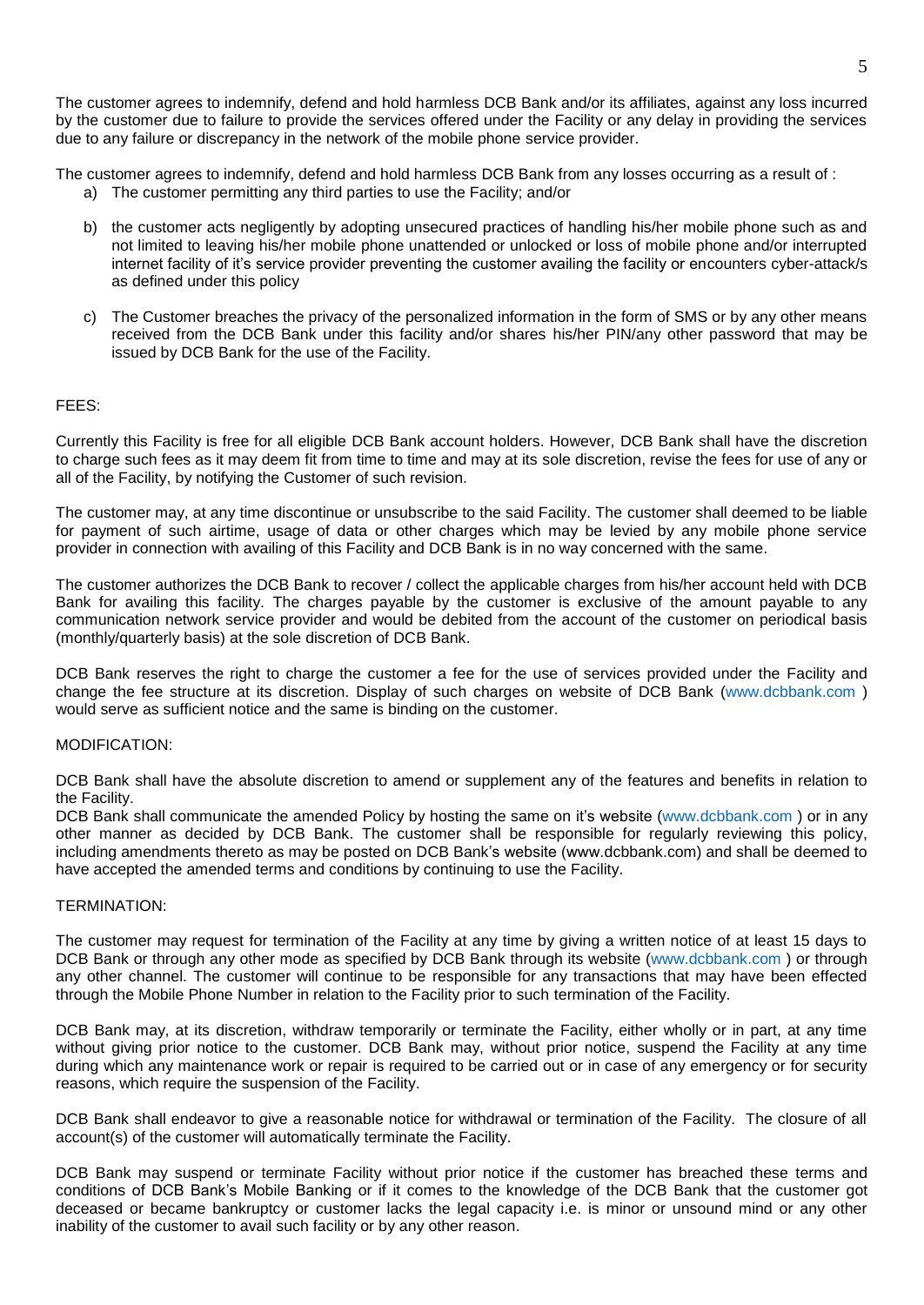DCB Bank may de-activate the facility if the facility has not been accessed for the period of six months or more.

### GOVERNING LAW:

This policy shall be governed and construed in accordance with the laws of India and any dispute or differences arising out of or in connection with the Facility shall be subject to the exclusive jurisdiction of the Courts at Mumbai.

DCB Bank accepts no liability whatsoever, direct or indirect for non-compliance with the laws of any country other than that of India. The mere fact that the Facility can be accessed by a customer in a country other than India does not imply that the laws of the said country govern this policy and/or the operations in the account(s) of the customer and / or the use of the Facility.

### ALERTS:

The customer is responsible for intimating to DCB Bank any change in the mobile phone number or email address or account details and DCB Bank will not be liable for sending alerts or other information over the mobile phone number/email address not recorded with the Bank.

The customer acknowledges that to receive alerts, the mobile phone number must be active, accessible and is not transferred to any third person who is not account holder of DCB Bank. . The customer acknowledges that DCB Bank shall not be liable for any deficiency of service if the customer's registered mobile phone number remains inaccessible for a continuous period i.e. (such period of inaccessibility dependent upon the respective mobile network service providers of the customer for any reason) from the time of an alert SMS which is sent by DCB Bank on the customer's registered mobile number and which is not received by / delivered to the customer on his registered mobile number.,

The customer acknowledges that the provision of the Facility is dependent on the infrastructure, connectivity and services to be provided by third party service providers engaged by DCB Bank or otherwise. The customer accepts that timelines, accuracy and readability of alerts sent by DCB Bank will depend on factors affecting other third party service providers engaged by DCB Bank or otherwise. DCB Bank shall not be liable for non-delivery or delayed delivery of alerts, error, loss or distortion in transmission of alerts to the customer.

### SERVICES OFFERED UNDER THE FACILITY:

To avail of the various services offered, the mobile phone should be compatible with the mobile banking channel/s

Android/iOS supported mobile to download the software application and use this channel.

A mobile banking PIN (MPIN) has to be used for this service.

Also DCB Bank provides alerts facility and requests facility to the customer for account(s). Format of sending keyword for accessing the alert facility and request facility shall be, as explained on DCB Bank's website ('www.dcbbank.com ) or any other modes and as modified from time to time. DCB Bank may specify from time to time the limit for generating alert(s) for the Facility. Also, DCB Bank shall specify addition of new alert facility or request facility on its website 'www.dcbbank.com'.

# RUPEE DROP AND FUNDS TRANSFER FACILITY:

Customer/Payer shall use Rupee Drop feature to verify the Payee by sending Indian Rupee (INR) 1(One) to the added Payee. Indian Rupee INR 1(One) will be debited from Customer account and transferred to the Payee account. The Customer/Payer accepts that he/she will be responsible for keying in the correct details, which are required to make fund transfers through the above mentioned facility. Notwithstanding anything stated anywhere, under no circumstances, DCB Bank shall be held liable or responsible for any erroneous transactions arising out of or relating to the Customer / Payer keying in erroneous details required to make fund transfers through the abovementioned facility. If the abovementioned facility is made available to the Customer/ Payer, it may be used for transfer of funds from account(s) to other accounts belonging to third parties maintained at DCB Bank and/ or at any other bank which falls under the network of RBI's Electronic Fund Transfer (EFT) or National Electronic Fund Transfer system (NEFT) or Real Time Gross Settlement (RTGS) or Immediate Payment Service (IMPS) or any other network approved by RBI. In such an event, the terms applicable to such facilities, in addition to those applicable to the Facility, shall be applicable. The liability of DCB Bank shall only commence subsequent to the debit in the customer's/ payer's account.

### DCB BANK MOBILE BANKING THROUGH ANDROID/iOS CHANNELS: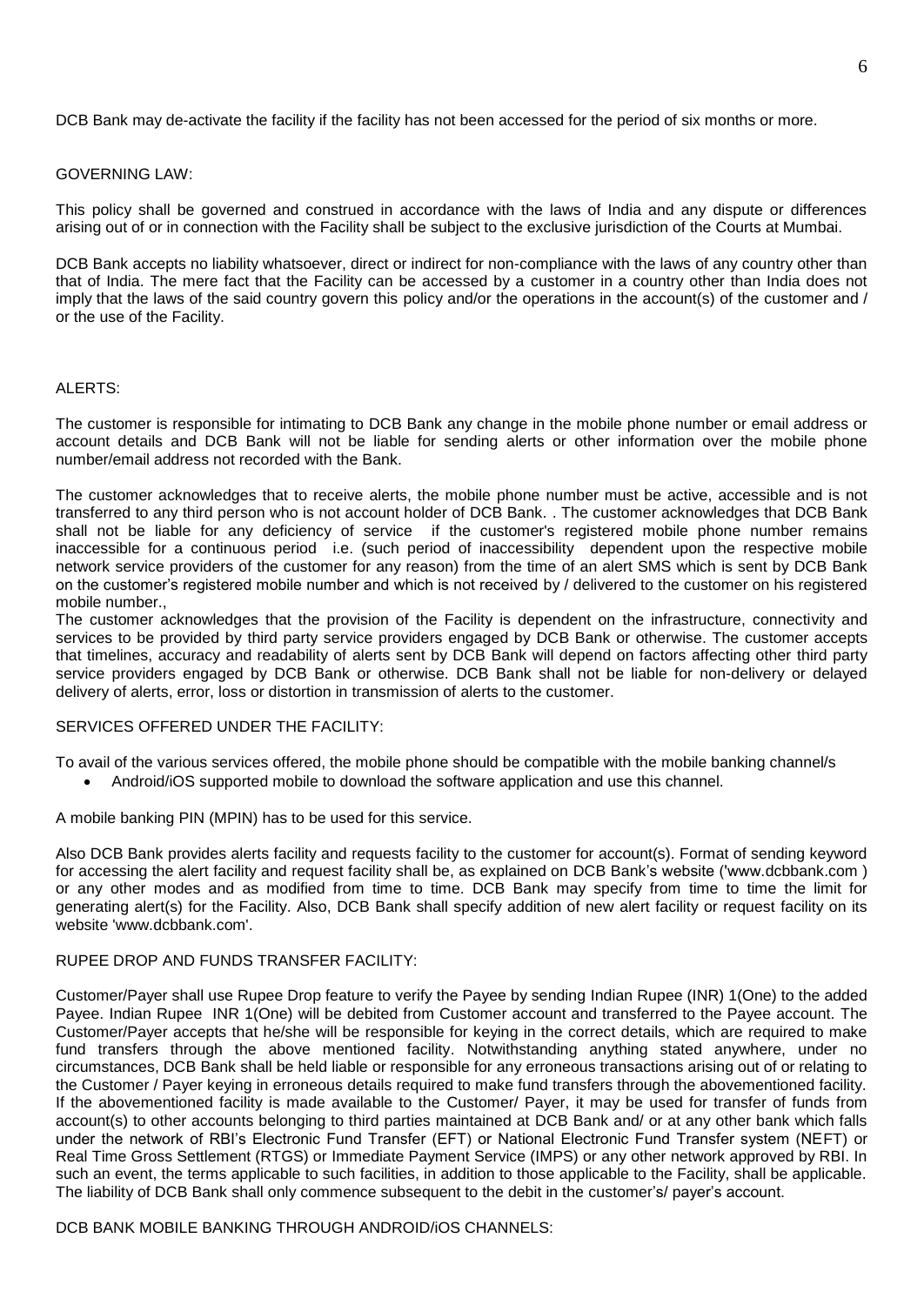Android/iOS channel for mobile banking: The Android/iOS application has to be downloaded to the mobile. The downloaded applications are stored in a particular folder of the handset, specific to each device. Typically it should reside either in the applications or games folder of the phone. Customer can login to DCB Bank Mobile Banking App using his user ID and MPIN and access all the features mentioned above. DCB Bank may change or update the DCB Bank Mobile Banking app and its features at any time without any prior intimation. You may be required to download and reinstall a new version of the DCB Bank Mobile Banking app if changes and updates are made.

# LIMIT of TRANSACTIONS:

- 1. By availing DCB Bank Mobile Banking facility, terms & conditions for limits are by default accepted by the User. From time to time, DCB Bank may impose maximum and minimum limits on various kinds of fund transfer or any other existing or new services through DCB Bank Mobile Banking. The said facility will be provided in accordance with the arrangements DCB would have with other banks / agencies / companies or any other entity & as per the terms and conditions specified by DCB from time to time.
- 2. Current Transaction Limits for DCB Bank Mobile Banking app is subject to change without any prior notice. Customer can self modify this default limit upto maximum per day transaction limit defined by Bank.

# RESPONSIBILITIES AND OBLIGATIONS OF CUSTOMERS:

The customer will be solely responsible for all transactions, including fraudulent/erroneous transactions made through the use of his/ her mobile phone, SIM card and MPIN, regardless of whether such transactions are in fact entered into or authorized by him/ her. The customer will be responsible for the loss/damage suffered. The customer shall take all steps possible to ensure that his/her mobile phone is not shared with anyone and shall report any misuse/ loss of the mobile phone or SIM card immediately.

The customer will use the services offered under Facility using the MPIN/Password in accordance with the procedure as laid down by DCB Bank from time to time.

The customer shall not leave the phone unlocked and unattended that has the SIM card of the registered mobile number with the Bank and /or has the mobile banking application installed in the phone.

The customer shall keep the user ID and MPIN confidential and will not disclose these to any other person or will not record them in a way that would compromise the security of the services. It will be the responsibility of the customer to notify DCB Bank immediately if he/ she suspect the misuse/unauthorized access of the MPIN. The customer will also immediately initiate the necessary steps to change MPIN. If the mobile phone or SIM is lost, the customer must immediately notify the mobile network service provider to block the SIM. After that, he shall provide the user ID, mobile phone number to DCB Customer Care to suspend DCB Bank Mobile Banking Service.

The customer accepts that any valid transaction originating from the user ID and / or registered mobile phone number shall be assumed to have been initiated by the Customer.

The customer shall ensure that the mobile is secured with required security features.

The customer shall keep himself/herself updated with regard to any information/ modification relating to the services offered under the Facility which would be publicized on the websites and at the branches and would be responsible for the same.

The customer shall be liable for all loss on breach of the policy, terms and conditions contained herein or contributed or caused the loss by negligent actions or a failure to inform DCB Bank within a reasonable time about any unauthorized access in the account.

# SIGNATURE REQUIREMENTS:

When any transfer or other instruction is initiated through the Facility, the customer agrees and authorizes the DCB Bank to execute the instruction without requiring customer's signature on the instruction.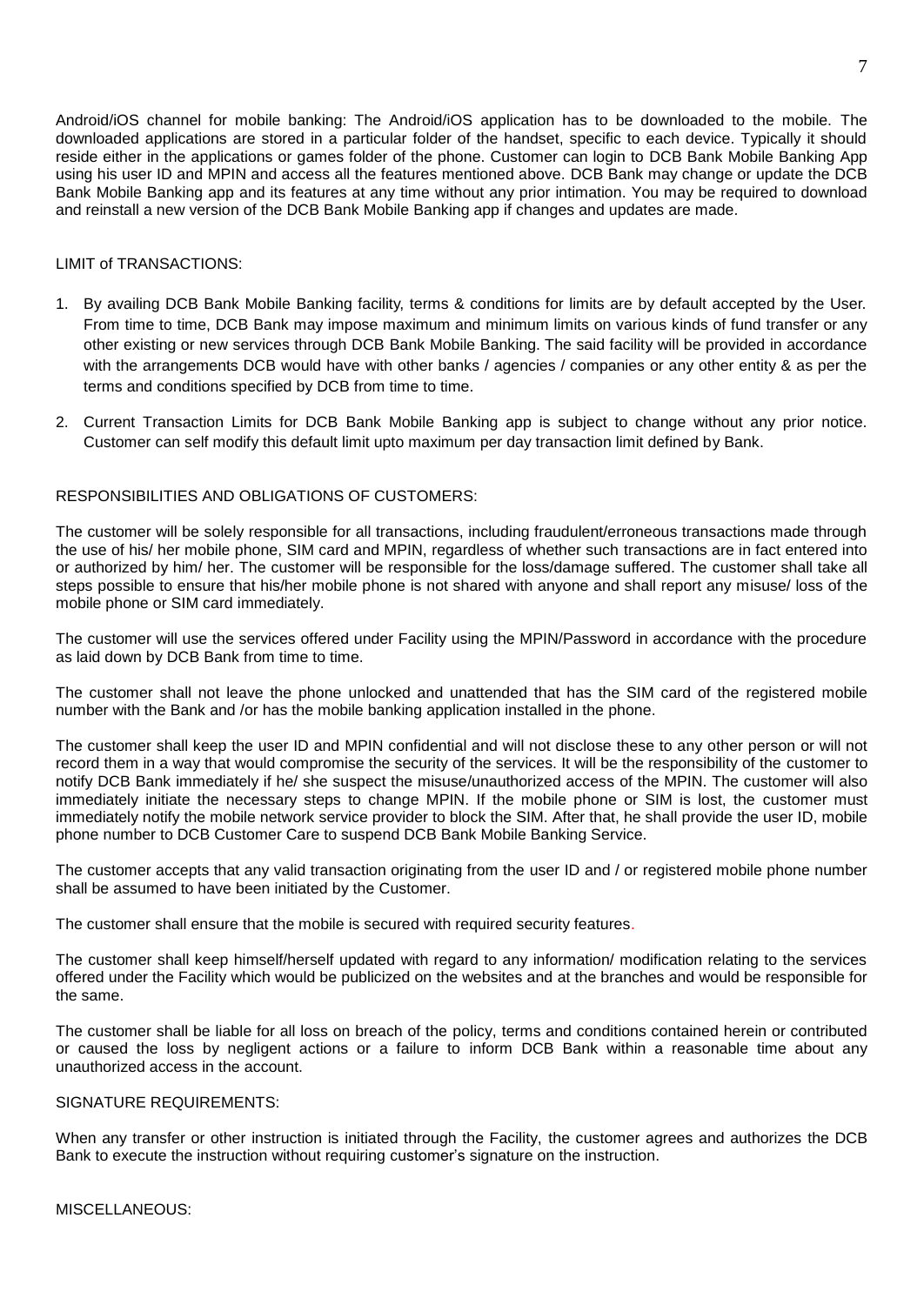DCB Bank reserves the right to revise the policies, features and benefits offered through the Facility from time to time and may notify the Customer of any such revisions/changes in any manner as deemed appropriate. The customer will be bound by such revisions/changes unless the customer terminates the Facility.

The customer shall comply with all such terms and conditions as DCB Bank may prescribe from time to time for Facilities/services availed of by the customer. All such transactions effected by or through Facilities for conducting remote transactions including the internet, world wide web, electronic data interchange, Bank's Customer Care, teleservice operations (whether voice, video, data or combination thereof) or by means of electronic, computer, automated machines network or through other means of telecommunication, established by or on behalf of DCB Bank, for and in respect of such facilities/ services offered, shall constitute legally binding and valid transactions when done in adherence to and in compliance with the policy prescribed by DCB Bank for such facilities/ services, as may be prescribed from time to time.

Maps and location data for branches/ATMs provided in the mobile banking app are provided for basic navigational purposes only. They should only be used as a guide and should not be relied upon in situations where precise location information is needed.

# **RISK MANAGEMENT, PRIVACY AND SECURITY BY DCB BANK:**

In the course of using DCB Mobile Banking application or availing the products and services vide the online application forms, DCB Bank may become privy to the personal information of its customers, including information that is confidential in nature.

DCB Bank is strongly committed to protecting the privacy of its customers and has taken all necessary and reasonable measures to protect the confidentiality of the customer information and its transmission through the mobile banking application and it shall not be held liable for disclosure of the confidential information when in accordance with the Privacy Commitment or in terms of the agreement, if any, with the customer.

DCB Bank endeavors to safeguard and ensure the security of information provided by the customer. DCB Bank employs a range of security features for its mobile banking service. These measures extend from data encryption to firewalls. DCB Bank uses 128-bit Secure Socket Layer (SSL) encryption technology, to ensure that the information exchanged between the customer's mobile and the mobile banking servers over the Internet is secure and cannot be accessed by any third party. When the information provided by the customers is not transmitted through this encryption, the customers' system (if configured accordingly) will display an appropriate message ensuring the best level of secrecy for the customers' information.

How Customers Can Protect Their Privacy:

- 1. The customer would be required to cooperate with DCB Bank in order to ensure the security of the information, and it is recommended that the customers necessarily choose their 4 digit numeric MPINs carefully such that no unauthorized access is made by a third party.
- 2. The customers should ensure not to disclose their MPIN to anyone or keep any written or other record of the MPIN such that a third party could access it.
- 3. Do not share your account information, MPIN or similar sensitive data with others.
- 4. Never provide confidential information to unknown callers. It is to be noted that DCB Bank never asks customers about their user ID, MPIN and Password through any call or message or email or any other means.
- 5. When conducting business over the mobile browser, always use a secure browser and exit online applications as soon as you finish using them.
- 6. Protect your account records.
- 7. Avoid writing down MPINs/passwords.
- 8. Avoid the use of birthdays, anniversaries or similar details which can be easily guessed as MPINs.
- 9. Make sure that your mobile is protected with anti-virus and you have latest anti-virus software.
- 10. Properly dispose of old mobiles that are not needed by hard reset and erasing all data.
- 11. All users should logout after every login session; however, online sessions will automatically be terminated after 5 minutes of inactivity. This to protect you in case you accidentally leave your mobile banking session unattended after you login.
- 12. Enable a device lock password on the mobile to prevent unauthorized access to personal and confidential information in contacts, messages and other media files.
- 13. Avoid clicking on links which are sent via e-mails. Type URL (Universal Resource Locator) of all such links directly on the mobile browser. Avoid sending or furnishing personal and financial information on email. Also prior to providing any information (financial or personal) on a website, verify the bonafides of the website, its address and of the owners / operators of such websites. Make sure that the URL that appears in the "address" or "location" box on your browser window is the one you wish to access.